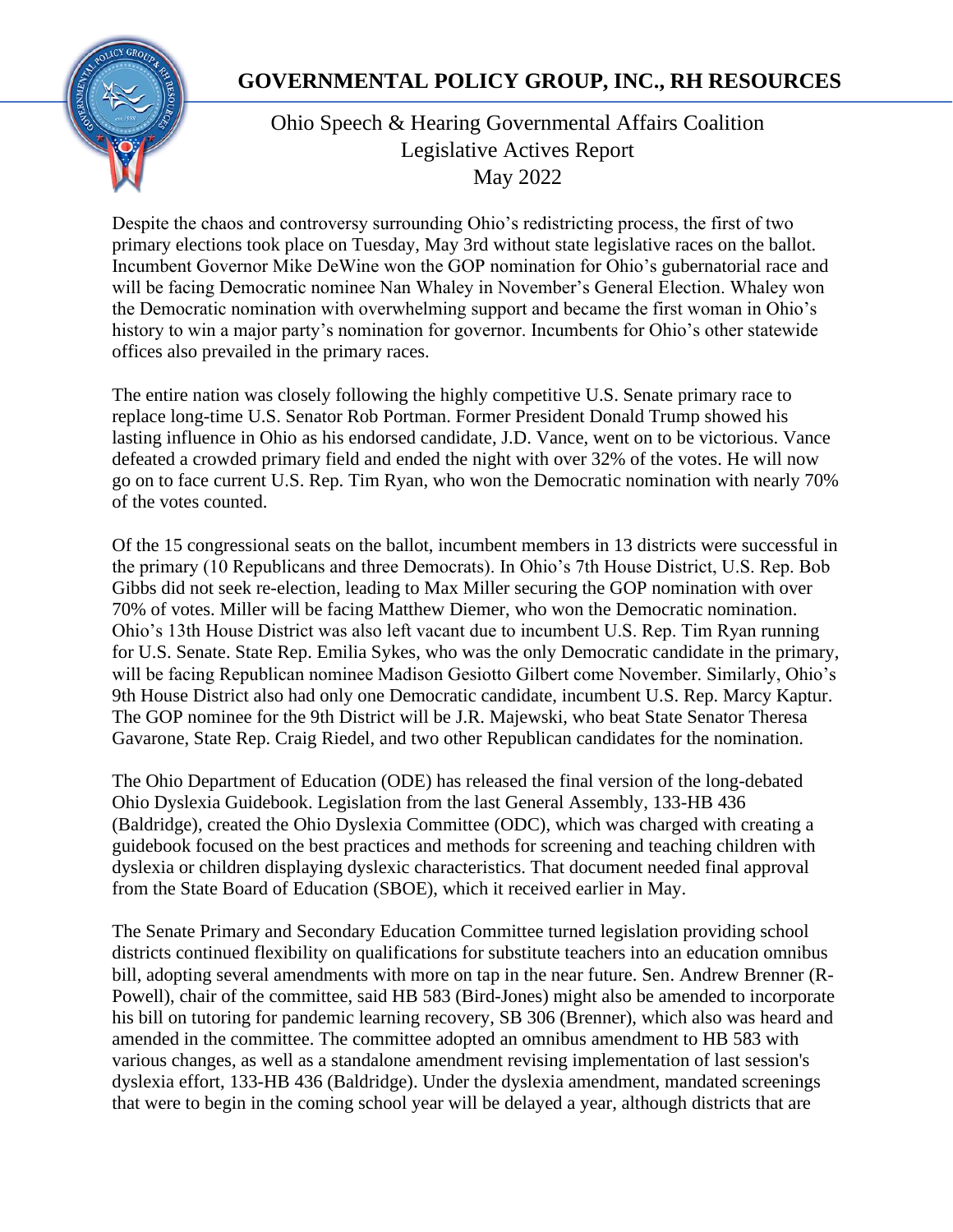ready to administer them will be permitted to do so. The amendment also addresses schools' and districts' requirement to follow statutory provisions outlined in the dyslexia guidebook, recently developed by the Ohio Dyslexia Committee (ODC) and adopted by the State Board of Education.

The Ohio Speech and Hearing Governmental Affairs Coalition (OSHGAC) was seeking an amendment to HB 583 that would change the definition of developmental delay in children by increasing the age to 3 to 9 from 3 to 5 years old. Such a change would allow evaluation teams more time to make an appropriate determination for children entering school. OSHGAC has been working with the Ohio School Psychologists Association on advocating for the proposal and drafting the amendment. Unfortunately, late questions about the financial impact the amendment could have led the proposed sponsor of the amendment, and chairman of the Senate Primary and Secondary Education Committee, Senator Andy Brenner (R-Powell) to hold off on adding it to HB 583, which is scheduled to be passed before legislators break in June for the summer recess. Chairman Brenner would like to have more time to ensure all questions are addressed before the measure is enacted.

The Senate Health Committee held its first hearing on SB 206, a bill licensing art and music therapists. The bill's sponsors, Senator Kenny Yuko (D-Richmond Hts.) and Sen. Andy Brenner (R-Powell), provided sponsor testimony on the proposal. The sponsors highlighted the success music and art therapists have had in rehabilitation efforts. They also stressed that Ohio has established successful art and music therapy programs at higher educational institutions, including Baldwin Wallace University, Capital University, Cleveland State University, Ohio University, University of Dayton, and Ursuline College. Committee members questioned the need to license another profession, at a time when the legislature is trying to reduce occupational licensure requirements. The sponsors said experts will be able to testify to the benefits in future hearings. OSHGAC has met with the Chairman of the Senate Health Committee to highlight concerns with past efforts to license the profession. At this point, a second hearing on the bill has not been scheduled.

The Biden administration appears to have opted for another quarterly extension of the COVID-19 public health emergency (PHE) beyond mid-July. The U.S. Department of Health and Human Services (HHS) has promised states 60 days' advance notice of the end of the PHE, which in April was extended to July 15; it did not provide such notice by Monday, May 16. The PHE brings Ohio a host of benefits and regulations, most notably about \$100 million per month in enhanced federal matching funds for Medicaid -- a supplement that comes with a mandate that the state not remove anyone from the Medicaid programs except in very limited circumstances, regardless of their eligibility status. Other programs, like the Supplemental Nutrition Assistance Program (SNAP), also are operating under special parameters and with additional benefits available during the PHE.

Governor Mike DeWine recently announced the development of a new communication card to help individuals who are deaf or hard-of-hearing exchange information with law enforcement. The new card, which can be downloaded onto a phone or printed, includes pictures that the deaf or hard-of-hearing individuals can point to in order to help them more easily communicate during interactions with law enforcement. The initiative was developed through a partnership

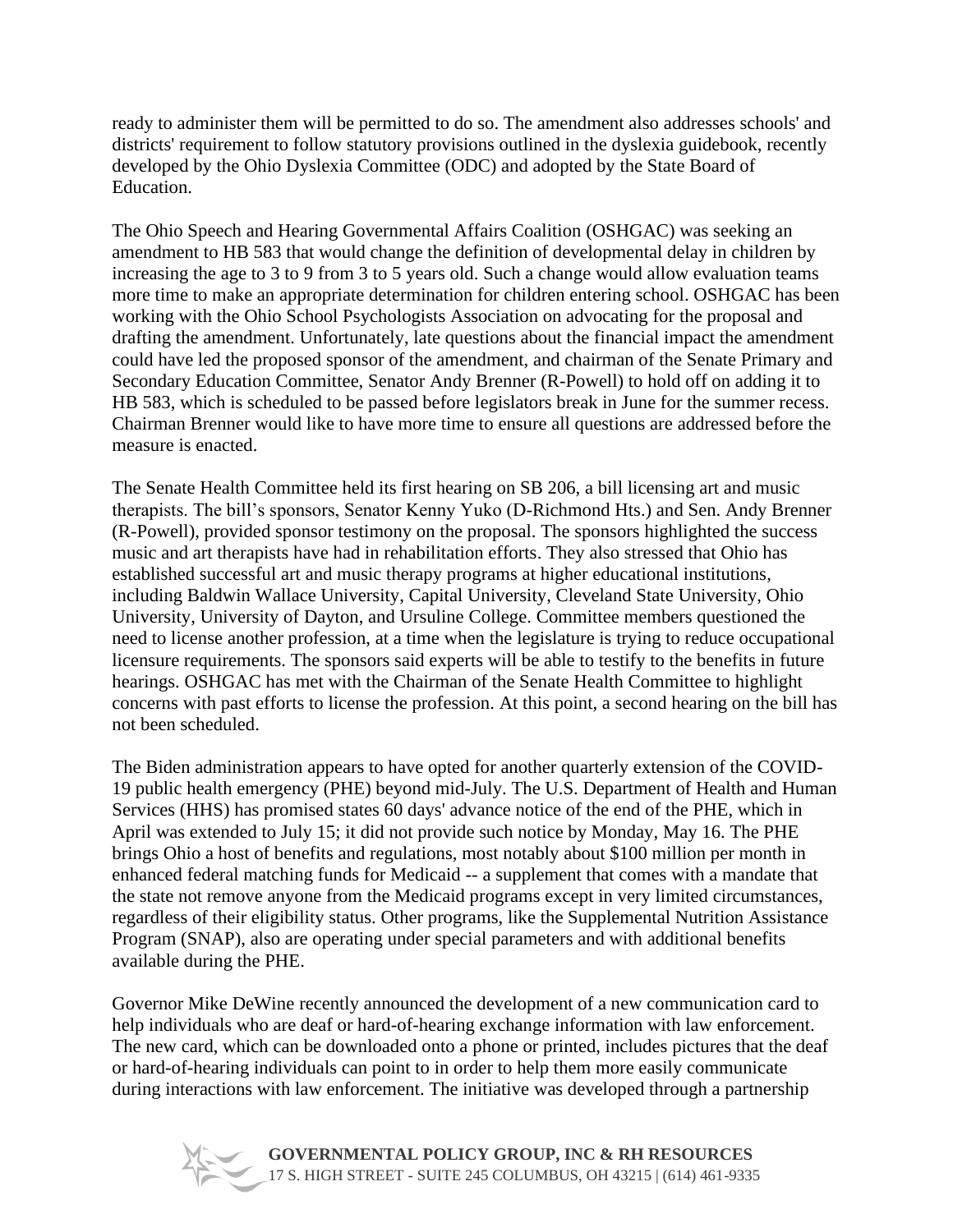with the Ohio Department of Public Safety (DPS), Opportunities for Ohioans with Disabilities (OOD), and statewide law enforcement organizations. "Approximately 303,000 Ohioans are deaf or hard of hearing," said Kevin Miller, OOD Director. "We appreciate our partners from the Community Centers for the Deaf, Deaf World Against Violence Everywhere, and the Coalition for Deaf Access and Equity for collaborating on this practical solution to help bridge communication gaps and improve understanding."

The House seated Bishara Addison, director of job preparation at the Fund for Our Economic Future, as the new 9th District representative, succeeding former Rep. Janine Boyd (D-Cleveland Heights), who left for a federal post.



Below is a list of legislation we are currently tracking during the 134<sup>th</sup> Ohio General Assembly:

**HB1 CREATE NEW SCHOOL FINANCING SYSTEM** (CALLENDER J, SWEENEY B) To create a new school financing system for fiscal year 2022 and each fiscal year thereafter.

*Current Status:* 3/1/2021 - House Finance Primary and Secondary Education Subcommittee, (Fourth Hearing) *State Bill Page:* [https://www.legislature.ohio.gov/legislation/legislation-](https://www.legislature.ohio.gov/legislation/legislation-summary?id=GA134-HB-1)

[summary?id=GA134-HB-1](https://www.legislature.ohio.gov/legislation/legislation-summary?id=GA134-HB-1)

# **HB6 MODIFY LAWS GOVERNING CERTAIN PROFESSIONS DUE TO**

**COVID-19** (ROEMER B) To amend Section 30 of H.B. 197 of the 133rd General Assembly to modify the laws governing certain health professionals and educator preparation programs due to COVID-19 and other circumstances and to modify the electric utility laws regarding energy efficiency programs; to amend the version of section 4729.92 of the Revised Code that is scheduled to take effect on October 9, 2021, to continue the changes to that section on and after that date; and to declare an emergency.

*Current Status:* 5/14/2021 - **SIGNED BY GOVERNOR**; eff. Immediately, Sections 3 and 4 eff. 10/9/21 *State Bill Page:* [https://www.legislature.ohio.gov/legislation/legislation](https://www.legislature.ohio.gov/legislation/legislation-summary?id=GA134-HB-6)[summary?id=GA134-HB-6](https://www.legislature.ohio.gov/legislation/legislation-summary?id=GA134-HB-6)

# **HB13 MODIFY THE CAMPAIGN FINANCE LAW** (GRENDELL D, FRAIZER

M) To modify the campaign finance law and to declare an emergency.

*Current Status:* 4/15/2021 - House Government Oversight, (Second Hearing)

*State Bill Page:* [https://www.legislature.ohio.gov/legislation/legislation](https://www.legislature.ohio.gov/legislation/legislation-summary?id=GA134-HB-13)[summary?id=GA134-HB-13](https://www.legislature.ohio.gov/legislation/legislation-summary?id=GA134-HB-13)

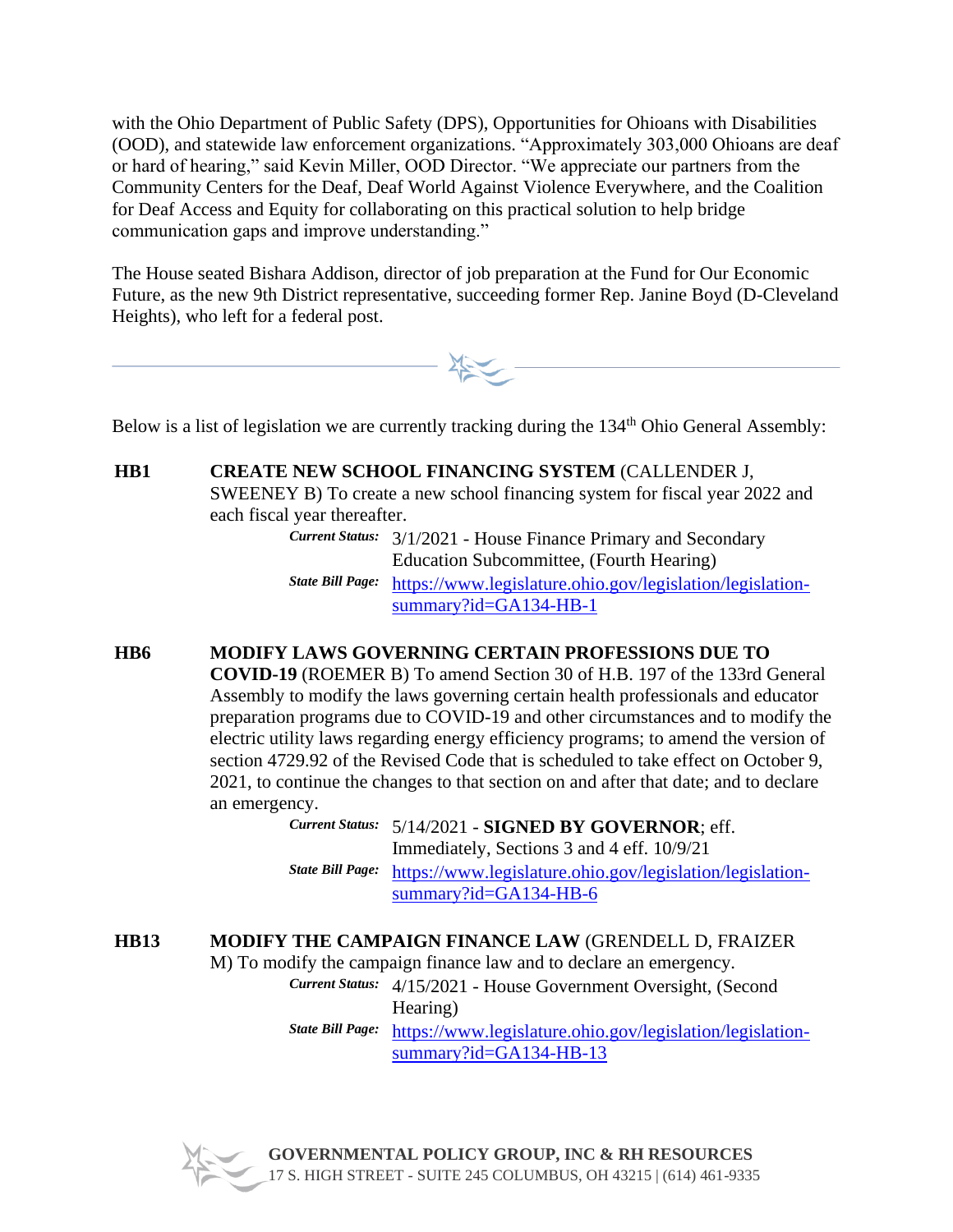### **HB60 PERMIT MEDICAL MARIJUANA FOR AUTISM** (BRENT J, SEITZ B) To

authorize the use of medical marijuana for autism spectrum disorder.

*Current Status:* 3/30/2022 - Senate Health, (First Hearing)

*State Bill Page:* [https://www.legislature.ohio.gov/legislation/legislation](https://www.legislature.ohio.gov/legislation/legislation-summary?id=GA134-HB-60)[summary?id=GA134-HB-60](https://www.legislature.ohio.gov/legislation/legislation-summary?id=GA134-HB-60)

## **HB90 OVERSIGHT OF GOVERNOR'S AND HEALTH ORDERS** (WIGGAM S,

EDWARDS J) To establish legislative oversight of the Governor's executive orders, certain public health orders, and emergency rules, including by establishing the Ohio Health Oversight and Advisory Committee.

> *Current Status:* 2/24/2021 - **SUBSTITUTE BILL ACCEPTED**, House State and Local Government, (Third Hearing) *State Bill Page:* [https://www.legislature.ohio.gov/legislation/legislation](https://www.legislature.ohio.gov/legislation/legislation-summary?id=GA134-HB-90)[summary?id=GA134-HB-90](https://www.legislature.ohio.gov/legislation/legislation-summary?id=GA134-HB-90)

**HB103 REGARDS ADOPTION/DURATION EMERGENCY RULES** (MERRIN

D) Regarding the adoption and duration of emergency administrative rules.

*Current Status:* 3/24/2021 - House State and Local Government, (Second Hearing)

*State Bill Page:* [https://www.legislature.ohio.gov/legislation/legislation](https://www.legislature.ohio.gov/legislation/legislation-summary?id=GA134-HB-103)[summary?id=GA134-HB-103](https://www.legislature.ohio.gov/legislation/legislation-summary?id=GA134-HB-103)

**HB110 OPERATING BUDGET** (OELSLAGER S) To make operating appropriations for the biennium beginning July 1, 2021, and ending June 30, 2023, to levy taxes, and to provide authorization and conditions for the operation of state programs.

*Current Status:* 7/1/2021 - **SIGNED BY GOVERNOR**; effective 7/1/21 *State Bill Page:* [https://www.legislature.ohio.gov/legislation/legislation](https://www.legislature.ohio.gov/legislation/legislation-summary?id=GA134-HB-110)[summary?id=GA134-HB-110](https://www.legislature.ohio.gov/legislation/legislation-summary?id=GA134-HB-110)

**HB122 TELEHEALTH SERVICES** (FRAIZER M, HOLMES A) To establish and modify requirements regarding the provision of telehealth services, to establish a provider credentialing program within the Medicaid program, to revise the law governing the State Medical Board's One-Bite Program, and to extend the suspension of certain programs and requirements under the state's insurance laws until January 1, 2026.

> *Current Status:* 12/22/2021 - **SIGNED BY GOVERNOR**; eff. 3/23/22 *State Bill Page:* [https://www.legislature.ohio.gov/legislation/legislation](https://www.legislature.ohio.gov/legislation/legislation-summary?id=GA134-HB-122)[summary?id=GA134-HB-122](https://www.legislature.ohio.gov/legislation/legislation-summary?id=GA134-HB-122)

**HB125 HEALTH INSURANCE PREMIUMS/ BENEFITS** (CROSSMAN J, LIGHTBODY M) Regarding health insurance premiums and benefits. *Current Status:* 2/24/2021 - House Insurance, (First Hearing)

*State Bill Page:* [https://www.legislature.ohio.gov/legislation/legislation](https://www.legislature.ohio.gov/legislation/legislation-summary?id=GA134-HB-125)[summary?id=GA134-HB-125](https://www.legislature.ohio.gov/legislation/legislation-summary?id=GA134-HB-125)

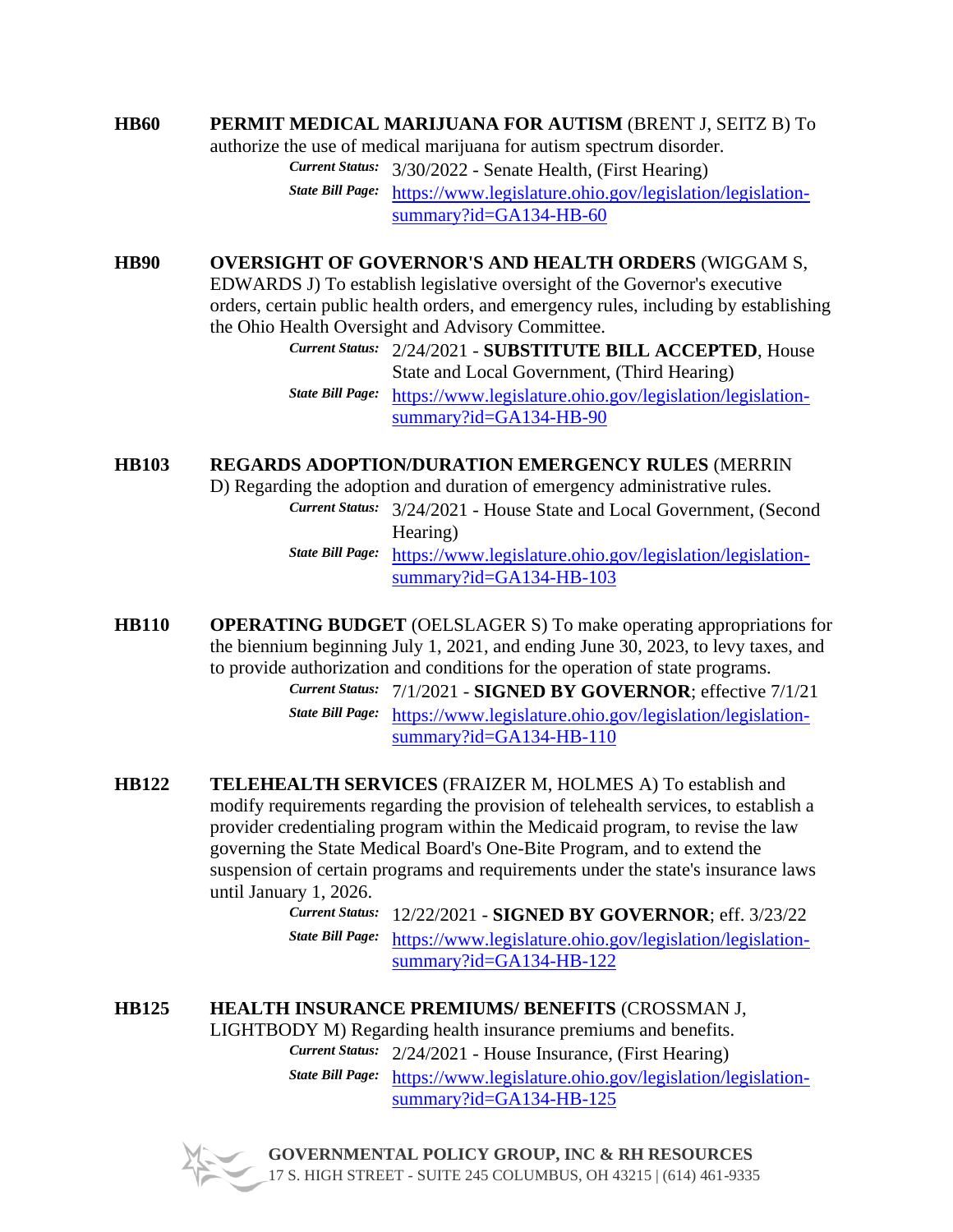#### **HB160 HEALTH CARE COST ESTIMATES** (HOLMES A) Regarding the provision of health care cost estimates.

*Current Status:* 3/10/2021 - House Insurance, (First Hearing) *State Bill Page:* [https://www.legislature.ohio.gov/legislation/legislation](https://www.legislature.ohio.gov/legislation/legislation-summary?id=GA134-HB-160)[summary?id=GA134-HB-160](https://www.legislature.ohio.gov/legislation/legislation-summary?id=GA134-HB-160)

**HB169 SUPPORT PANDEMIC RECOVERY** (CUTRONA A, SWEARINGEN D) To make appropriations to support recovery from the COVID-19 pandemic.

*Current Status:* 12/23/2021 - **SIGNED BY GOVERNOR**; eff. 12/23/21

*State Bill Page:* [https://www.legislature.ohio.gov/legislation/legislation](https://www.legislature.ohio.gov/legislation/legislation-summary?id=GA134-HB-169)[summary?id=GA134-HB-169](https://www.legislature.ohio.gov/legislation/legislation-summary?id=GA134-HB-169)

# **HB198 REQUIRE COVERAGE OF HEARING AIDS FOR CERTAIN PEOPLE**

(RUSSO A, MANCHESTER S) To require health plan issuers to cover hearing aids and related services for persons twenty-one years of age and younger and to designate these changes Madeline's Law.

> *Current Status:* 5/11/2021 - House Health, (Second Hearing) *State Bill Page:* [https://www.legislature.ohio.gov/legislation/legislation](https://www.legislature.ohio.gov/legislation/legislation-summary?id=GA134-HB-198)[summary?id=GA134-HB-198](https://www.legislature.ohio.gov/legislation/legislation-summary?id=GA134-HB-198)

**HB202 VOID ORDERS REQUIRING FACIAL COVERINGS** (POWELL J) To void the order of the Interim Director of Health requiring the use of facial coverings throughout the state and prohibit the Governor or other administrative department heads from requiring the use of facial coverings without approval by the General Assembly.

*Current Status:* 4/22/2021 - House Government Oversight, (First Hearing) *State Bill Page:* [https://www.legislature.ohio.gov/legislation/legislation](https://www.legislature.ohio.gov/legislation/legislation-summary?id=GA134-HB-202)[summary?id=GA134-HB-202](https://www.legislature.ohio.gov/legislation/legislation-summary?id=GA134-HB-202)

# **HB203 REQUIRE OCCUPATIONAL LICENSE IF EXPERIENCED IN OTHER**

**STATE** (POWELL J) To require an occupational licensing authority to issue a license or government certification to an applicant who holds a license, government certification, or private certification or has satisfactory work experience in another state under certain circumstances and to amend the version of section 3319.22 of the Revised Code that is scheduled to take effect on April 12, 2023, to continue the changes on and after that date.

*Current Status:* 4/6/2022 - **REPORTED OUT AS AMENDED**, House State and Local Government, (Sixth Hearing) *State Bill Page:* [https://www.legislature.ohio.gov/legislation/legislation](https://www.legislature.ohio.gov/legislation/legislation-summary?id=GA134-HB-203)[summary?id=GA134-HB-203](https://www.legislature.ohio.gov/legislation/legislation-summary?id=GA134-HB-203)

**HB218 COVID-19 VACCINE - QUALIFIED IMMUNITIES** (CUTRONA A) To address medical requirements for employees and students; to address qualified civil

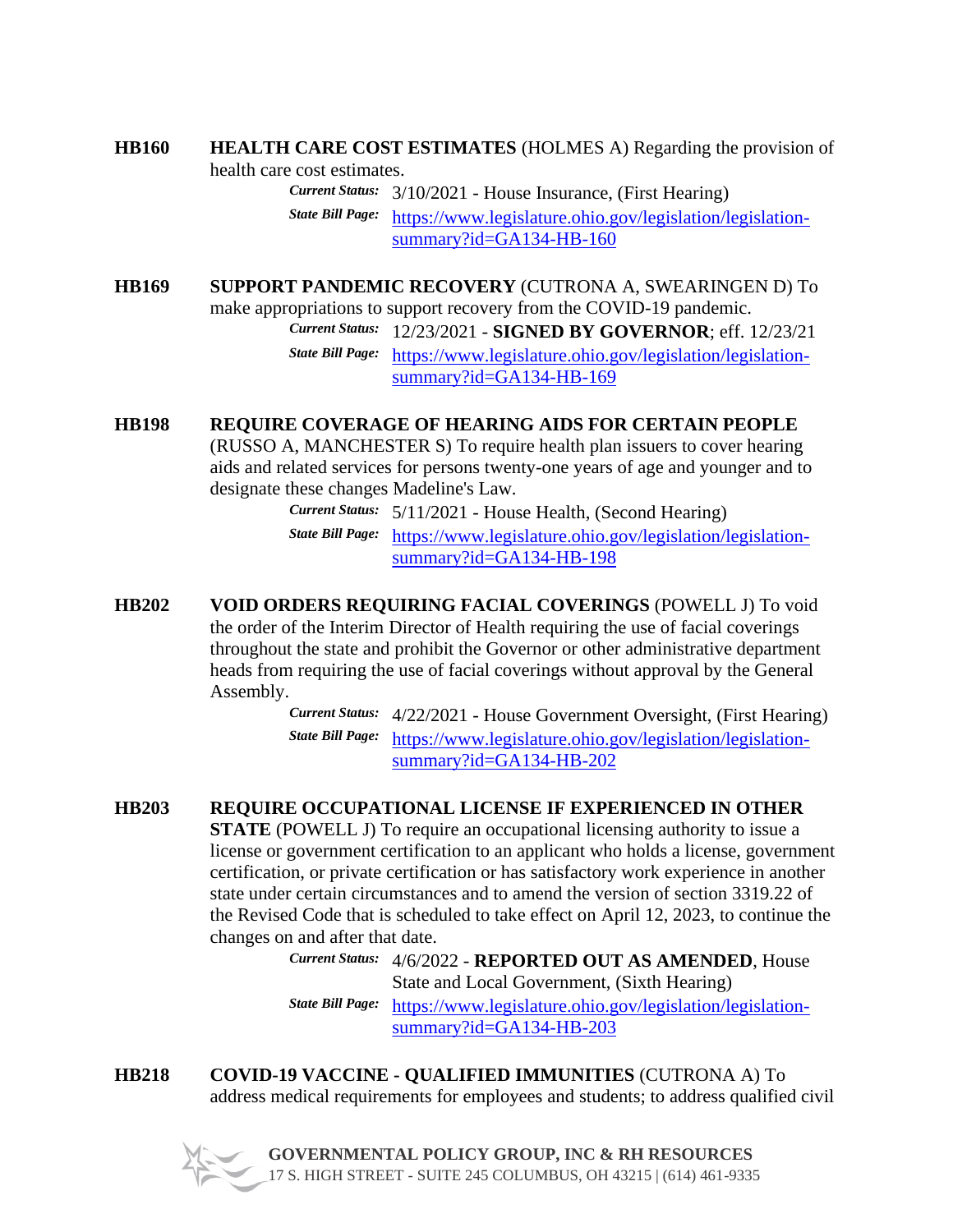immunity regarding certain coronaviruses; to authorize emergency medical technicians to administer COVID-19 tests; to expressly cover COVID-19 vaccine injuries under the workers' compensation system; and to repeal sections 3792.05, 3792.07, and 3792.08 of the Revised Code on September 30, 2025.

> *Current Status:* 12/7/2021 - Senate General Government Budget, (Second Hearing)

*State Bill Page:* [https://www.legislature.ohio.gov/legislation/legislation](https://www.legislature.ohio.gov/legislation/legislation-summary?id=GA134-HB-218)[summary?id=GA134-HB-218](https://www.legislature.ohio.gov/legislation/legislation-summary?id=GA134-HB-218)

**HB248 VACCINE CHOICE ACT** (GROSS J) To authorize an individual to decline a vaccination and to name this act the Vaccine Choice and Anti-Discrimination Act. *Current Status:* 8/24/2021 - House Health, (Sixth Hearing) *State Bill Page:* [https://www.legislature.ohio.gov/legislation/legislation](https://www.legislature.ohio.gov/legislation/legislation-summary?id=GA134-HB-248)[summary?id=GA134-HB-248](https://www.legislature.ohio.gov/legislation/legislation-summary?id=GA134-HB-248)

#### **HB252 AUDIOLOGY/SPEECH-LANGUAGE PATHOLOGY INTERSTATE COMPACT** (WHITE A, PLUMMER P) To enter into the Audiology and Speech-Language Pathology Interstate Compact.

*Current Status:* 7/1/2021 - **SIGNED BY GOVERNOR**; eff. 9/30/21 *State Bill Page:* [https://www.legislature.ohio.gov/legislation/legislation](https://www.legislature.ohio.gov/legislation/legislation-summary?id=GA134-HB-252)[summary?id=GA134-HB-252](https://www.legislature.ohio.gov/legislation/legislation-summary?id=GA134-HB-252)

**HB267 LIMIT PUBLIC HEALTH ORDERS** (JORDAN K) To limit the duration of public health orders and to allow the General Assembly to act via concurrent resolution in response to a public health emergency if the Governor or Department of Health does not.

> *Current Status:* 5/4/2021 - Referred to Committee House State and Local Government

*State Bill Page:* [https://www.legislature.ohio.gov/legislation/legislation](https://www.legislature.ohio.gov/legislation/legislation-summary?id=GA134-HB-267)[summary?id=GA134-HB-267](https://www.legislature.ohio.gov/legislation/legislation-summary?id=GA134-HB-267)

- **HB269 REPEAL SB22** (GALONSKI T) To repeal the version of Section 3 of S.B. 22 of the 134th General Assembly scheduled to take effect on June 23, 2021, to repeal the changes made by S.B. 22 of the 134th General Assembly to the laws governing legislative oversight of certain orders and rules issued by the executive branch, including the establishment of the Ohio Health Oversight and Advisory Committee, and to declare an emergency.
	- *Current Status:* 5/4/2021 Referred to Committee House State and Local Government

*State Bill Page:* [https://www.legislature.ohio.gov/legislation/legislation](https://www.legislature.ohio.gov/legislation/legislation-summary?id=GA134-HB-269)[summary?id=GA134-HB-269](https://www.legislature.ohio.gov/legislation/legislation-summary?id=GA134-HB-269)

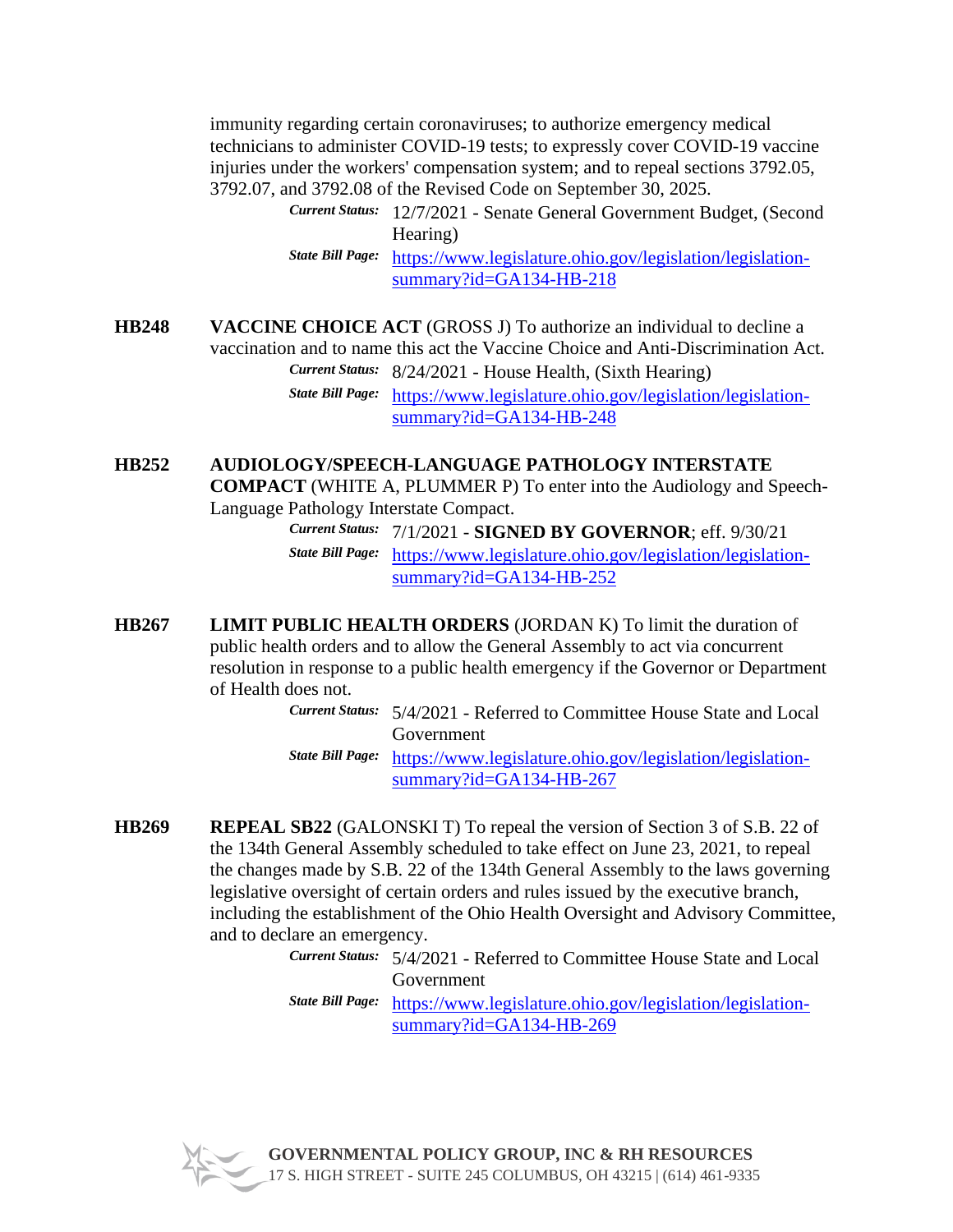## **HB281 MENTAL HEALTH, DISABILITY TERMINOLOGY ACT** (JARRELLS D,

YOUNG T) Regarding people with mental illnesses and people with disabilities and to name this act the Mental Health and Disability Terminology Act. *Current Status:* 2/9/2022 - Senate Health, (Third Hearing)

> *State Bill Page:* [https://www.legislature.ohio.gov/legislation/legislation](https://www.legislature.ohio.gov/legislation/legislation-summary?id=GA134-HB-281)[summary?id=GA134-HB-281](https://www.legislature.ohio.gov/legislation/legislation-summary?id=GA134-HB-281)

**HB327 STOP TEACHING OF DIVISIVE CONCEPTS** (GRENDELL D, FOWLER S) To enact "The Promoting Education, Not Indoctrination Act" regarding the promotion of divisive concepts by primary and secondary schools, state institutions of higher education, political subdivisions, and state agencies.

*Current Status:* 2/16/2022 - **SUBSTITUTE BILL ACCEPTED**, House State and Local Government, (Fifth Hearing) *State Bill Page:* [https://www.legislature.ohio.gov/legislation/legislation](https://www.legislature.ohio.gov/legislation/legislation-summary?id=GA134-HB-327)[summary?id=GA134-HB-327](https://www.legislature.ohio.gov/legislation/legislation-summary?id=GA134-HB-327)

**HB350 PROHIBIT MANDATORY COVID-19 VACCINE** (CUTRONA A) To prohibit mandatory COVID-19 vaccinations, requiring proof of COVID-19 vaccination, and certain other actions relating to an individual's COVID-19 vaccination or health status and to declare an emergency.

*Current Status:* 6/22/2021 - House Civil Justice, (First Hearing) *State Bill Page:* [https://www.legislature.ohio.gov/legislation/legislation](https://www.legislature.ohio.gov/legislation/legislation-summary?id=GA134-HB-350)[summary?id=GA134-HB-350](https://www.legislature.ohio.gov/legislation/legislation-summary?id=GA134-HB-350)

#### **HB359 LICENSE, REGULATE ART, MUSIC THERAPISTS** (RUSSO A,

CALLENDER J) To license and regulate art therapists and music therapists. *Current Status:* 9/21/2021 - Referred to Committee House State and Local

Government

*State Bill Page:* [https://www.legislature.ohio.gov/legislation/legislation](https://www.legislature.ohio.gov/legislation/legislation-summary?id=GA134-HB-359)[summary?id=GA134-HB-359](https://www.legislature.ohio.gov/legislation/legislation-summary?id=GA134-HB-359)

# **HB376 OHIO PERSONAL PRIVACY ACT** (CARFAGNA R, HALL T) To enact the

Ohio Personal Privacy Act.

*Current Status:* 2/22/2022 - Re-Referred to Committee

*State Bill Page:* [https://www.legislature.ohio.gov/legislation/legislation](https://www.legislature.ohio.gov/legislation/legislation-summary?id=GA134-HB-376)[summary?id=GA134-HB-376](https://www.legislature.ohio.gov/legislation/legislation-summary?id=GA134-HB-376)

**HB388 REGARDING VACCINE REFUSAL** (JORDAN K) To prohibit taking certain actions against an individual because the individual refuses to be vaccinated against a disease.

*Current Status:* 8/12/2021 - Introduced

*State Bill Page:* [https://www.legislature.ohio.gov/legislation/legislation](https://www.legislature.ohio.gov/legislation/legislation-summary?id=GA134-HB-388)[summary?id=GA134-HB-388](https://www.legislature.ohio.gov/legislation/legislation-summary?id=GA134-HB-388)

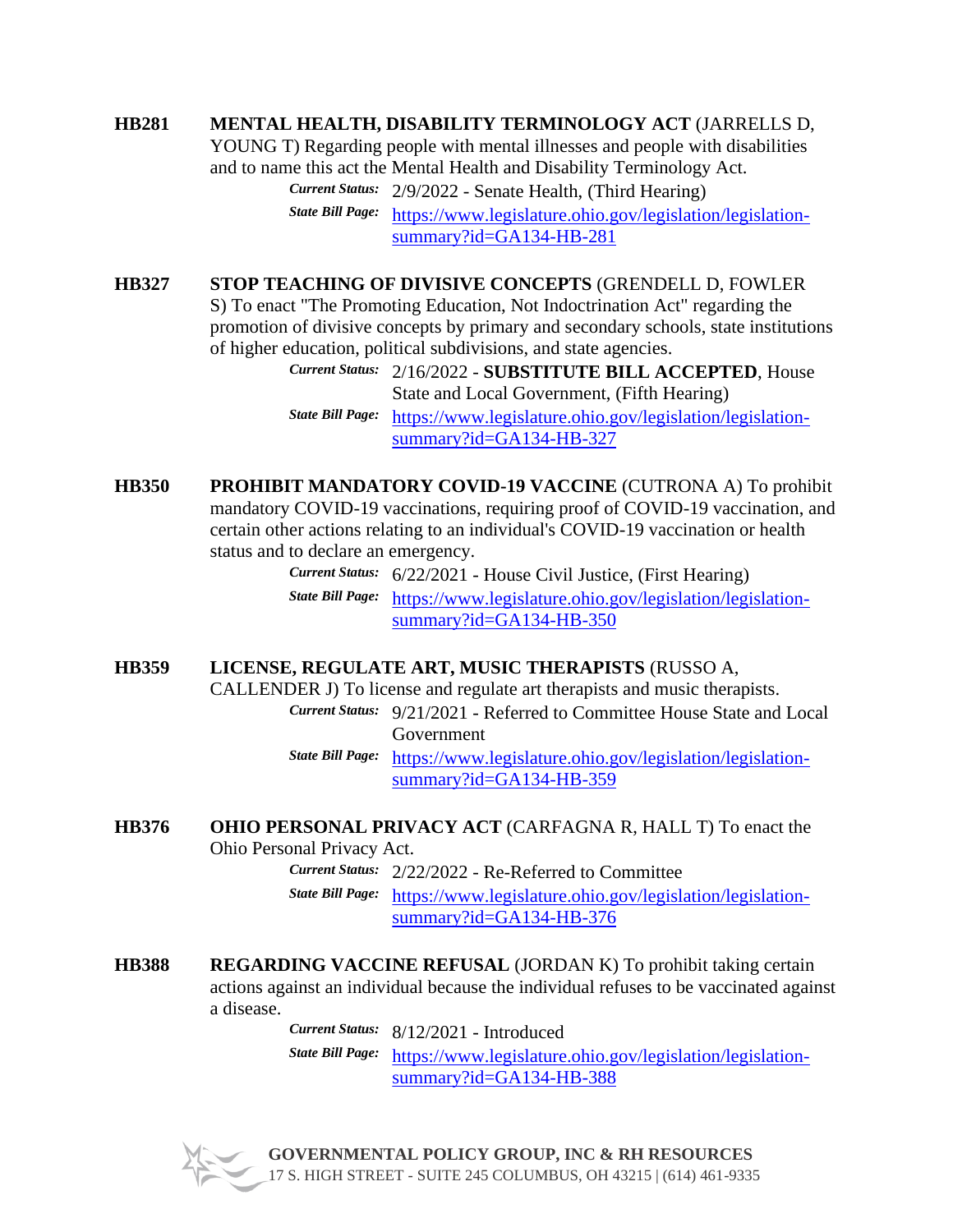#### **HB401 EMPLOYER-MANDATED COVID VACCINATION INJURY** (EDWARDS

J) To exempt an injury or disability caused by an employer-mandated COVID-19 vaccination from the Workers' Compensation Law and to allow the employee to sue the employer for damages.

*Current Status:* 8/24/2021 - Introduced *State Bill Page:* [https://www.legislature.ohio.gov/legislation/legislation](https://www.legislature.ohio.gov/legislation/legislation-summary?id=GA134-HB-401)[summary?id=GA134-HB-401](https://www.legislature.ohio.gov/legislation/legislation-summary?id=GA134-HB-401)

## **HB411 INDIVIDUAL PRIVACY, ANTI-DISCRIMINATION ACT** (CLICK G,

GRENDELL D) To prohibit mandatory disclosures related to an individual's COVID-19 vaccination status, to name the act the Individual Privacy and Anti-Discrimination Act, and to declare an emergency.

> *Current Status:* 9/8/2021 - Introduced *State Bill Page:* [https://www.legislature.ohio.gov/legislation/legislation](https://www.legislature.ohio.gov/legislation/legislation-summary?id=GA134-HB-411)[summary?id=GA134-HB-411](https://www.legislature.ohio.gov/legislation/legislation-summary?id=GA134-HB-411)

#### **HB424 COVID-19 VACCINE - QUALIFIED IMMUNITIES** (KOEHLER K) To

prohibit a political subdivision, public official, public school, state agency, or state institution of higher education from taking certain actions related to the COVID-19 vaccine, to codify the qualified civil immunities under H.B. 606 of the 133rd General Assembly permanently, to repeal section 3792.05 of the Revised Code on the date that is two years after the effective date of that section, and to declare an emergency.

> *Current Status:* 9/20/2021 - Introduced *State Bill Page:* [https://www.legislature.ohio.gov/legislation/legislation](https://www.legislature.ohio.gov/legislation/legislation-summary?id=GA134-HB-424)[summary?id=GA134-HB-424](https://www.legislature.ohio.gov/legislation/legislation-summary?id=GA134-HB-424)

- **HB435 VACCINE REQUIREMENTS** (CARFAGNA R, SEITZ B) To address COVID-19 vaccine requirements for employees and students; to extend certain timelines for qualified civil immunity and expand immunity to include hearing aid dealers and hearing aid fitters; to authorize emergency medical technicians to administer COVID-19 tests; to expressly cover COVID-19 vaccine injuries under the workers' compensation system; and to repeal sections 3792.05, 3792.06, 3792.07, and 3792.08 of the Revised Code on June 30, 2023.
	- *Current Status:* 10/13/2021 Bills for Third Consideration; (Pending Committee Report)

*State Bill Page:* [https://www.legislature.ohio.gov/legislation/legislation](https://www.legislature.ohio.gov/legislation/legislation-summary?id=GA134-HB-435)[summary?id=GA134-HB-435](https://www.legislature.ohio.gov/legislation/legislation-summary?id=GA134-HB-435)

**HB446 OHIO HEALTH CARE PLAN** (SKINDELL M) To establish and operate the Ohio Health Care Plan to provide universal health care coverage to all Ohio residents.

*Current Status:* 10/27/2021 - House Insurance, (First Hearing)

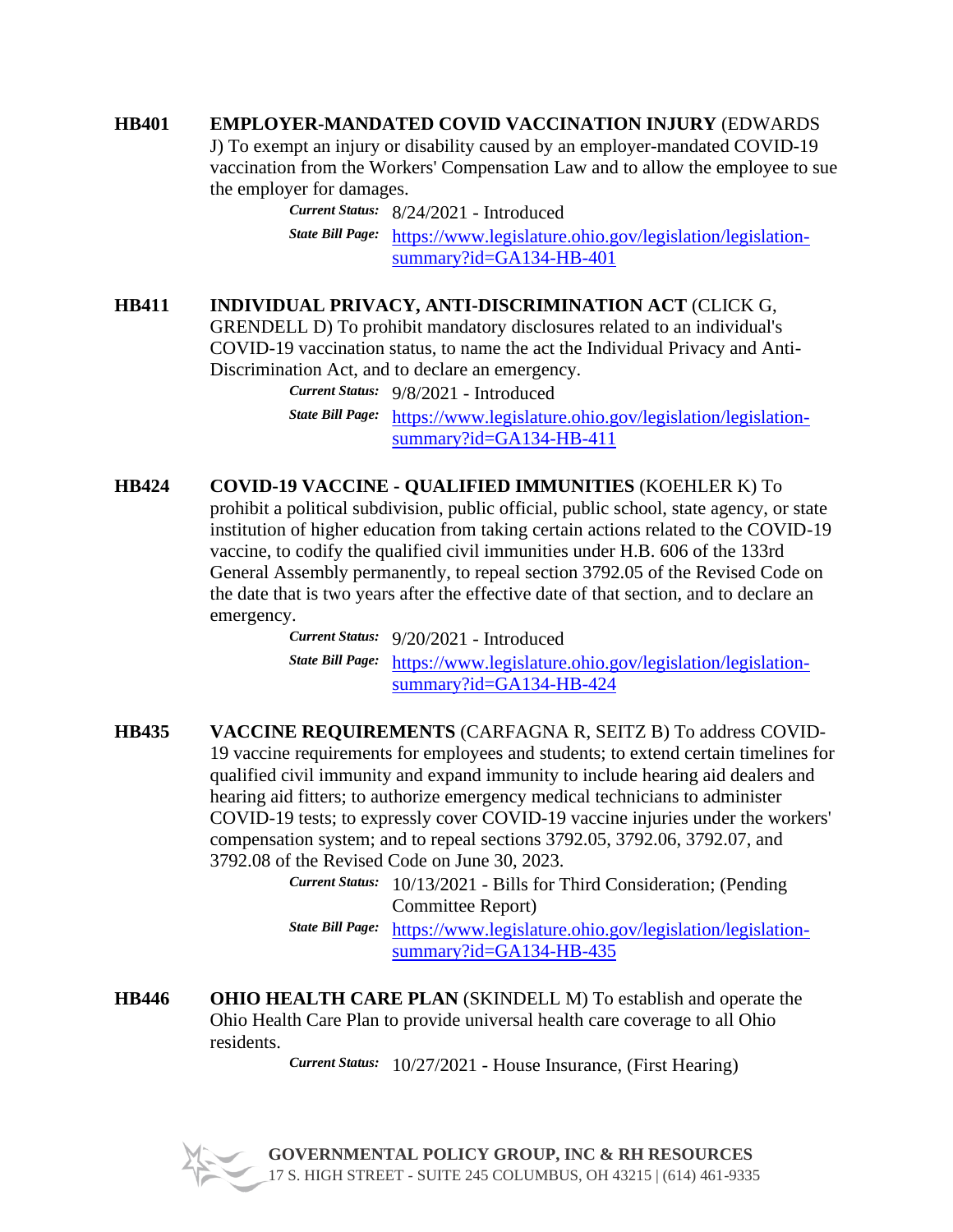*State Bill Page:* [https://www.legislature.ohio.gov/legislation/legislation](https://www.legislature.ohio.gov/legislation/legislation-summary?id=GA134-HB-446)[summary?id=GA134-HB-446](https://www.legislature.ohio.gov/legislation/legislation-summary?id=GA134-HB-446)

**HB466 HEALTH CARE STAFFING AGENCY REQUIREMENTS** (EDWARDS J) To establish requirements for the registration and operation of health care staffing agencies.

> *Current Status:* 5/10/2022 - **SUBSTITUTE BILL ACCEPTED**, House Commerce and Labor, (Fourth Hearing)

*State Bill Page:* [https://www.legislature.ohio.gov/legislation/legislation](https://www.legislature.ohio.gov/legislation/legislation-summary?id=GA134-HB-466)[summary?id=GA134-HB-466](https://www.legislature.ohio.gov/legislation/legislation-summary?id=GA134-HB-466)

**HB479 ESTABLISH CONGRESSIONAL DISTRICTS** (OELSLAGER S) To declare the General Assembly's intent to enact legislation establishing congressional district boundaries for the state based on the 2020 decennial census.

*Current Status:* 11/12/2021 - , (Second Hearing)

*State Bill Page:* [https://www.legislature.ohio.gov/legislation/legislation](https://www.legislature.ohio.gov/legislation/legislation-summary?id=GA134-HB-479)[summary?id=GA134-HB-479](https://www.legislature.ohio.gov/legislation/legislation-summary?id=GA134-HB-479)

**HB481 COVID VACCINE, PASSPORT PROTECTION ACT** (JORDAN K) To enact the COVID-19 Vaccination and Passport Protection Act to prohibit schools, institutions of higher education, employers, and places of public accommodation from requiring COVID-19 vaccines or proof of vaccination.

> *Current Status:* 11/8/2021 - Introduced *State Bill Page:* [https://www.legislature.ohio.gov/legislation/legislation](https://www.legislature.ohio.gov/legislation/legislation-summary?id=GA134-HB-481)[summary?id=GA134-HB-481](https://www.legislature.ohio.gov/legislation/legislation-summary?id=GA134-HB-481)

**HB489 INALIENABLE RIGHTS OF CONSCIENCE ACT** (CLICK G) To enact the Inalienable Rights of Conscience Act regarding students and employees who object to certain vaccines and other treatments based on reasons of conscience, including religious convictions.

> *Current Status:* 11/16/2021 - Introduced *State Bill Page:* [https://www.legislature.ohio.gov/legislation/legislation](https://www.legislature.ohio.gov/legislation/legislation-summary?id=GA134-HB-489)[summary?id=GA134-HB-489](https://www.legislature.ohio.gov/legislation/legislation-summary?id=GA134-HB-489)

**HB498 ADULT USE ACT** (CALLENDER J, FERGUSON R) To enact the Ohio Adult Use Act and to levy a tax.

*Current Status:* 12/7/2021 - Referred to Committee House Finance *State Bill Page:* [https://www.legislature.ohio.gov/legislation/legislation](https://www.legislature.ohio.gov/legislation/legislation-summary?id=GA134-HB-498)[summary?id=GA134-HB-498](https://www.legislature.ohio.gov/legislation/legislation-summary?id=GA134-HB-498)

**HB509 REVISE OCCUPATIONAL REGULATIONS** (JOHN M, FOWLER S) To revise and streamline the state's occupational regulations.

> *Current Status:* 5/25/2022 - Senate Workforce and Higher Education, (First Hearing)

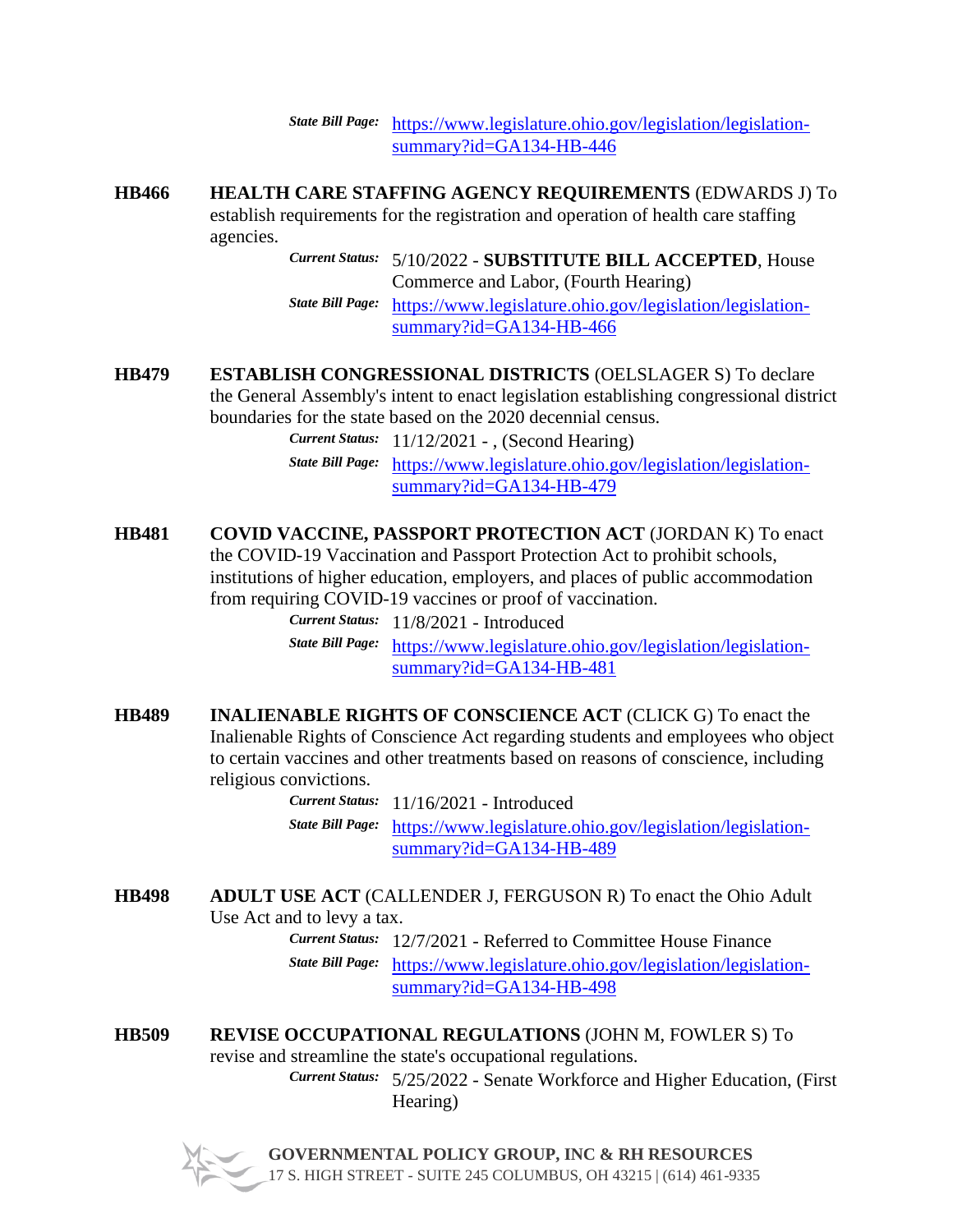*State Bill Page:* [https://www.legislature.ohio.gov/legislation/legislation](https://www.legislature.ohio.gov/legislation/legislation-summary?id=GA134-HB-509)[summary?id=GA134-HB-509](https://www.legislature.ohio.gov/legislation/legislation-summary?id=GA134-HB-509)

**HB535 MEDICAID MANAGED CARE ORGANIZATIONS** (LIPPS S) To prohibit Medicaid managed care organizations from entering into single-source or preferred provider contracts with suppliers of durable medical equipment, prosthetic devices, orthotic devices, or medical supply items.

*Current Status:* 1/25/2022 - Referred to Committee House Finance *State Bill Page:* [https://www.legislature.ohio.gov/legislation/legislation](https://www.legislature.ohio.gov/legislation/legislation-summary?id=GA134-HB-535)[summary?id=GA134-HB-535](https://www.legislature.ohio.gov/legislation/legislation-summary?id=GA134-HB-535)

- **HB544 DELAY 2022 PRIMARY** (SOBECKI L, WEST T) To repeal Section 4 of S.B. 258 of the 134th General Assembly to delay the 2022 primary election to June 7 and to declare an emergency.
	- *Current Status:* 2/15/2022 Referred to Committee House Government Oversight
	- *State Bill Page:* [https://www.legislature.ohio.gov/legislation/legislation](https://www.legislature.ohio.gov/legislation/legislation-summary?id=GA134-HB-544)[summary?id=GA134-HB-544](https://www.legislature.ohio.gov/legislation/legislation-summary?id=GA134-HB-544)
- **HB583 EDUCATOR LICENSES - TEACHER SUBS** (BIRD A, JONES D) Regarding educator licenses for substitute teachers, to establish a study committee on the substitute teacher shortage, and to make an appropriation.

*Current Status:* 5/24/2022 - Senate Primary and Secondary Education, (Fourth Hearing)

*State Bill Page:* [https://www.legislature.ohio.gov/legislation/legislation](https://www.legislature.ohio.gov/legislation/legislation-summary?id=GA134-HB-583)[summary?id=GA134-HB-583](https://www.legislature.ohio.gov/legislation/legislation-summary?id=GA134-HB-583)

**HB618 U.S. PUBLIC SERVICE LOAN FORGIVENSS** (SWEENEY B) To require the distribution of information regarding the U.S. Public Service Loan Forgiveness Program to public servants, to establish the Navigator Pilot Program to assist public servants in navigating the U.S. Public Service Loan Forgiveness Program, and to make an appropriation.

> *Current Status:* 5/17/2022 - Referred to Committee House Finance *State Bill Page:* [https://www.legislature.ohio.gov/legislation/legislation](https://www.legislature.ohio.gov/legislation/legislation-summary?id=GA134-HB-618)[summary?id=GA134-HB-618](https://www.legislature.ohio.gov/legislation/legislation-summary?id=GA134-HB-618)

**HB631 PROMOTE ALTERNATIVE TREATMENTS FOR COVID** (JORDAN K) To protect the health care professional-patient relationship, to promote alternative drugs and therapies for the treatment of SARS-CoV-2, including its variants, and COVID-19, and to name this act the COVID-19 Health Care Professional-Patient Relationship Protection Act.

*Current Status:* 5/17/2022 - Referred to Committee House Civil Justice *State Bill Page:* [https://www.legislature.ohio.gov/legislation/legislation](https://www.legislature.ohio.gov/legislation/legislation-summary?id=GA134-HB-631)[summary?id=GA134-HB-631](https://www.legislature.ohio.gov/legislation/legislation-summary?id=GA134-HB-631)

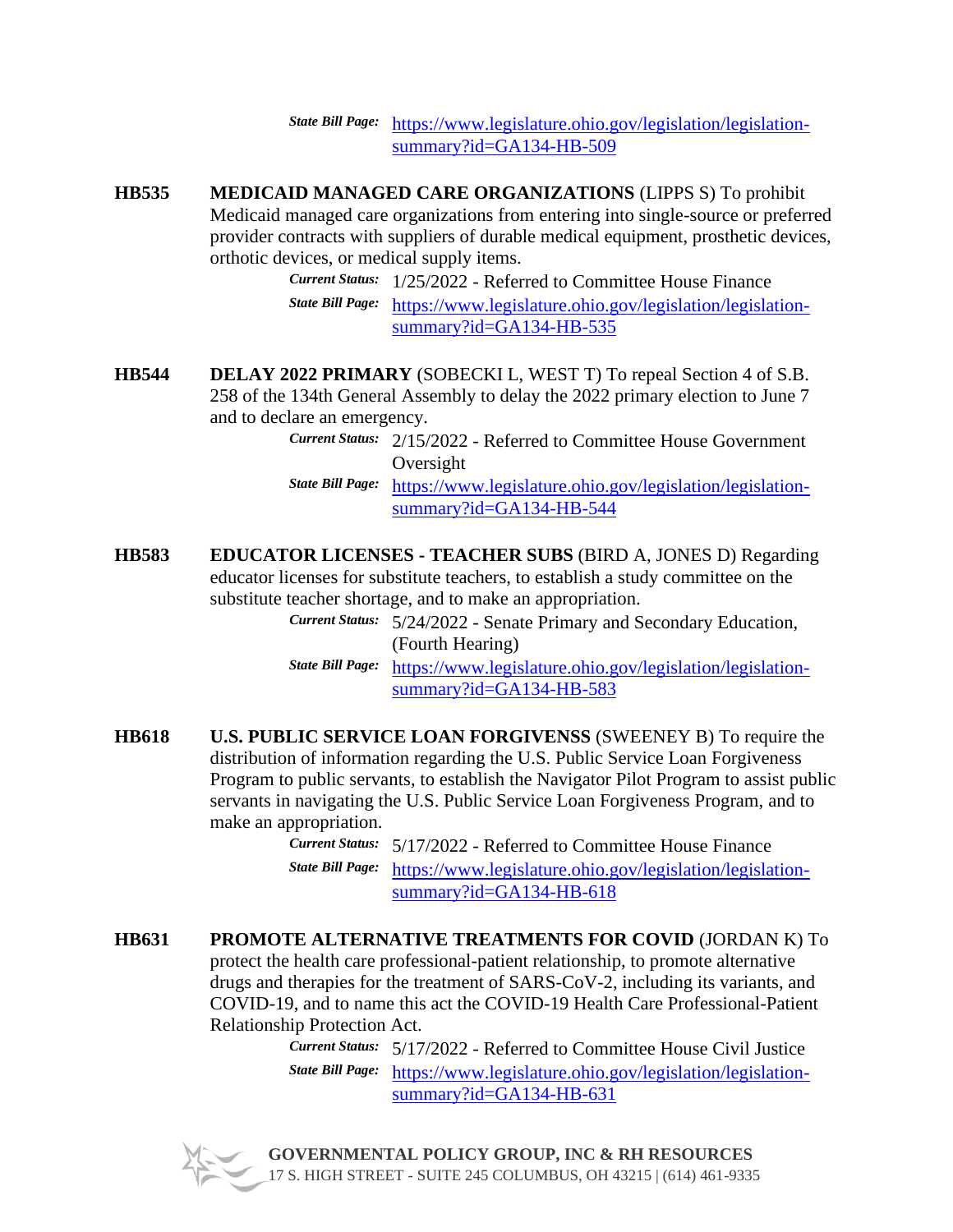**HB653 HEALTH IMPACT STATEMENTS** (INGRAM C, DAVIS S) To require the Legislative Service Commission to create health impact statements for introduced bills, to create the Health and Equity Interagency Team, and to name this act the Health Equity In All Health Related Policy Act.

*Current Status:* 5/17/2022 - Referred to Committee House Health *State Bill Page:* [https://www.legislature.ohio.gov/legislation/legislation](https://www.legislature.ohio.gov/legislation/legislation-summary?id=GA134-HB-653)[summary?id=GA134-HB-653](https://www.legislature.ohio.gov/legislation/legislation-summary?id=GA134-HB-653)

## **HB675 SOLICITATIONS - INSURANCE SUPERINTENDENT** (DEAN B) To prohibit the Superintendent of Insurance from prohibiting certain forms of solicitation of Medicare supplement policies.

*Current Status:* 5/18/2022 - Referred to Committee House Insurance *State Bill Page:* [https://www.legislature.ohio.gov/legislation/legislation](https://www.legislature.ohio.gov/legislation/legislation-summary?id=GA134-HB-675)[summary?id=GA134-HB-675](https://www.legislature.ohio.gov/legislation/legislation-summary?id=GA134-HB-675)

# **HB676 WORKERS' COMP PERMANENT PARTIAL DISABILITY AWARDS**

(BRINKMAN T) Regarding permanent partial disability awards under the Workers' Compensation Law.

> *Current Status:* 5/18/2022 - Referred to Committee House Civil Justice *State Bill Page:* [https://www.legislature.ohio.gov/legislation/legislation](https://www.legislature.ohio.gov/legislation/legislation-summary?id=GA134-HB-676)[summary?id=GA134-HB-676](https://www.legislature.ohio.gov/legislation/legislation-summary?id=GA134-HB-676)

# **HB679 MEDICAL DISCRIMINATION BUSINESS PROTECTION ACT** (JORDAN

K) To prohibit taking certain actions against a business based on the vaccination status of its employees, patients, or patrons and to name this act the Medical Discrimination Business Protection Act.

> *Current Status:* 5/18/2022 - Referred to Committee House Civil Justice *State Bill Page:* [https://www.legislature.ohio.gov/legislation/legislation](https://www.legislature.ohio.gov/legislation/legislation-summary?id=GA134-HB-679)[summary?id=GA134-HB-679](https://www.legislature.ohio.gov/legislation/legislation-summary?id=GA134-HB-679)

**HCR30 OPPOSE VACCINE MANDATES** (KOEHLER K) To urge the Congress of the United States to oppose any COVID-19 vaccine mandates made by government entities and to prohibit discrimination based on COVID-19 vaccination status.

*Current Status:* 10/26/2021 - Referred to Committee House Government Oversight

*State Bill Page:* [https://www.legislature.ohio.gov/legislation/legislation](https://www.legislature.ohio.gov/legislation/legislation-summary?id=GA134-HCR-30)[summary?id=GA134-HCR-30](https://www.legislature.ohio.gov/legislation/legislation-summary?id=GA134-HCR-30)

**HCR35 INVALIDATE PROPOSED AMENDMENTS TO OAC RULE 3301-35-04** (CALLENDER J) To invalidate the proposed amendments to rule 3301-35-04 of the Administrative Code, the latest version of which was filed by the Department of Education with the Joint Committee on Agency Rule Review on August 20, 2021.

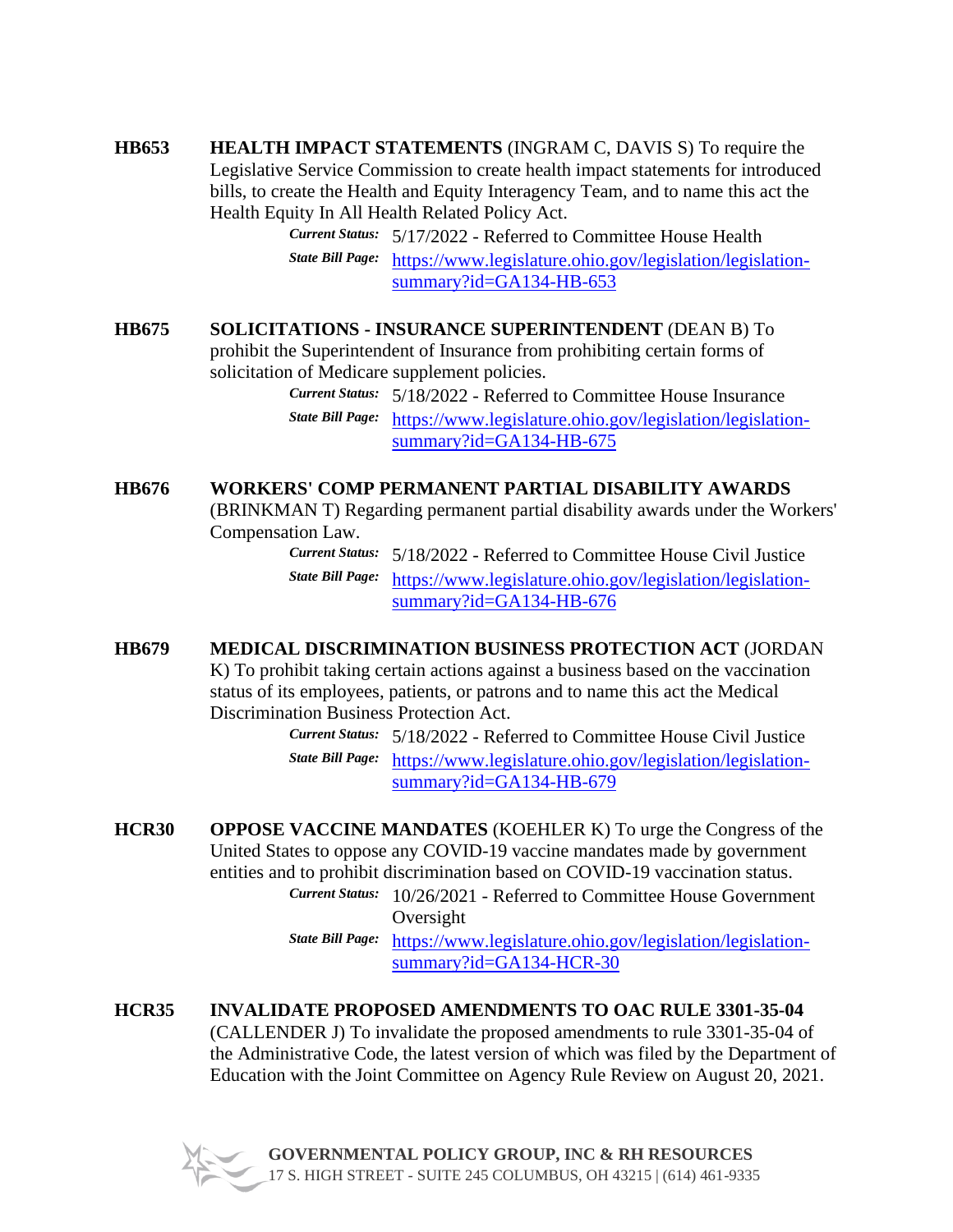*Current Status:* 10/20/2021 - **ADOPTED BY SENATE**; Resolution Vote 30-0

*State Bill Page:* [https://www.legislature.ohio.gov/legislation/legislation](https://www.legislature.ohio.gov/legislation/legislation-summary?id=GA134-HCR-35)[summary?id=GA134-HCR-35](https://www.legislature.ohio.gov/legislation/legislation-summary?id=GA134-HCR-35)

**HCR41 REPEAL STATE INCOME TAX WITHIN A DECADE** (BRINKMAN T) To declare the General Assembly's intention to repeal the state individual income tax within a decade.

*Current Status:* 2/15/2022 - House Ways and Means, (First Hearing) *State Bill Page:* [https://www.legislature.ohio.gov/legislation/legislation](https://www.legislature.ohio.gov/legislation/legislation-summary?id=GA134-HCR-41)[summary?id=GA134-HCR-41](https://www.legislature.ohio.gov/legislation/legislation-summary?id=GA134-HCR-41)

#### **SB3 NURSE LICENSURE COMPACT** (ROEGNER K) To enter into the Nurse Licensure Compact.

*Current Status:* 7/1/2021 - **SIGNED BY GOVERNOR**; eff. 9/30/21 *State Bill Page:* [https://www.legislature.ohio.gov/legislation/legislation](https://www.legislature.ohio.gov/legislation/legislation-summary?id=GA134-SB-3)[summary?id=GA134-SB-3](https://www.legislature.ohio.gov/legislation/legislation-summary?id=GA134-SB-3)

#### **SB5 PHYSICAL THERAPY LICENSURE COMPACT** (ROEGNER K, BLESSING III L) To enter into the Physical Therapy Licensure Compact.

*Current Status:* 3/31/2021 - **SIGNED BY GOVERNOR**; eff. 6/30/21 *State Bill Page:* [https://www.legislature.ohio.gov/legislation/legislation](https://www.legislature.ohio.gov/legislation/legislation-summary?id=GA134-SB-5)[summary?id=GA134-SB-5](https://www.legislature.ohio.gov/legislation/legislation-summary?id=GA134-SB-5)

**SB6 MEDICAL LICENSURE COMPACT** (ROEGNER K, HUFFMAN S) To enter into the Interstate Medical Licensure Compact.

> *Current Status:* 7/1/2021 - **SIGNED BY GOVERNOR**; eff. 9/30/21 *State Bill Page:* [https://www.legislature.ohio.gov/legislation/legislation](https://www.legislature.ohio.gov/legislation/legislation-summary?id=GA134-SB-6)[summary?id=GA134-SB-6](https://www.legislature.ohio.gov/legislation/legislation-summary?id=GA134-SB-6)

#### **SB7 OCCUPATIONAL THERAPY LICENSURE COMPACT** (ROEGNER K) To enter into the Occupational Therapy Licensure Compact.

*Current Status:* 3/31/2021 - **SIGNED BY GOVERNOR**; eff. 6/30/21 *State Bill Page:* [https://www.legislature.ohio.gov/legislation/legislation](https://www.legislature.ohio.gov/legislation/legislation-summary?id=GA134-SB-7)[summary?id=GA134-SB-7](https://www.legislature.ohio.gov/legislation/legislation-summary?id=GA134-SB-7)

# **SB9 REDUCE REGULATIONS, ELECTION FUNDING** (MCCOLLEY R,

ROEGNER K) To limit regulatory restrictions in administrative rules, to make various technical and corrective changes to the liquor laws, to amend the version of section 111.15 of the Revised Code that is scheduled to take effect September 30, 2024, to continue the limitations on and after that date, and to make an appropriation.

> *Current Status:* 3/10/2022 - **SIGNED BY GOVERNOR**; Appropriations language eff. 3/10/22, Statutory language eff. 90 days

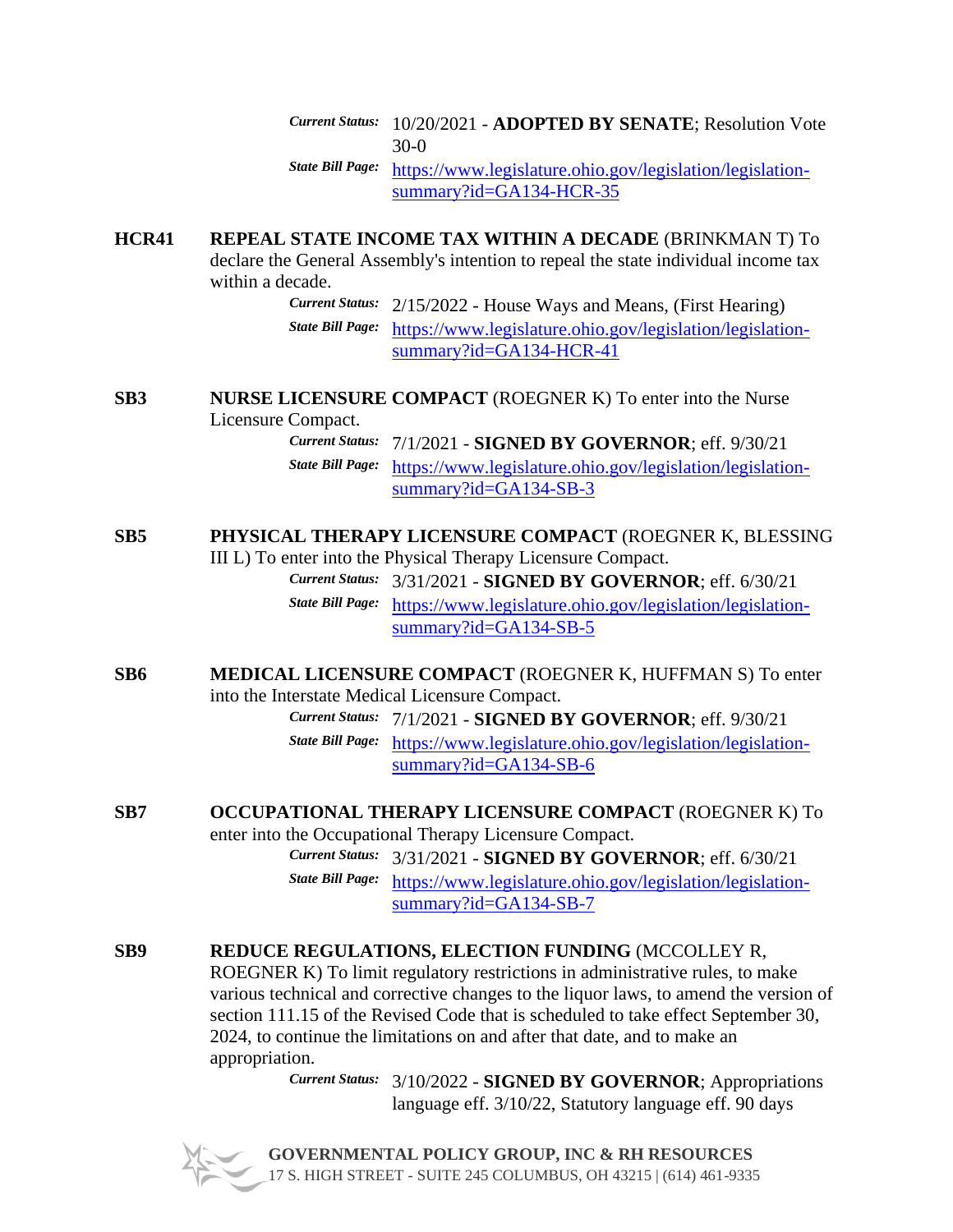*State Bill Page:* [https://www.legislature.ohio.gov/legislation/legislation](https://www.legislature.ohio.gov/legislation/legislation-summary?id=GA134-SB-9)[summary?id=GA134-SB-9](https://www.legislature.ohio.gov/legislation/legislation-summary?id=GA134-SB-9)

**SB22 LEGISLATIVE OVERSIGHT-PUBLIC HEALTH ORDERS** (JOHNSON T, MCCOLLEY R) To establish legislative oversight of orders issued by the executive branch, including by establishing the Ohio Health Oversight and Advisory Committee.

> *Current Status:* 3/24/2021 - Consideration of Governor's Veto; House Overrides Veto, Vote 62-35

*State Bill Page:* [https://www.legislature.ohio.gov/legislation/legislation](https://www.legislature.ohio.gov/legislation/legislation-summary?id=GA134-SB-22)[summary?id=GA134-SB-22](https://www.legislature.ohio.gov/legislation/legislation-summary?id=GA134-SB-22)

# **SB60 MEDICAID ESTATE RECOVERY-INFORMED CONSENT** (SCHAFFER

T) To require Medicaid applicants to certify that they have been notified about the Medicaid estate recovery program.

> *Current Status:* 3/16/2022 - Senate Health, (First Hearing) *State Bill Page:* [https://www.legislature.ohio.gov/legislation/legislation](https://www.legislature.ohio.gov/legislation/legislation-summary?id=GA134-SB-60)[summary?id=GA134-SB-60](https://www.legislature.ohio.gov/legislation/legislation-summary?id=GA134-SB-60)

# **SB111 VACCINATIONS, CORONAVIRUS RECOVERY INCLUDING**

**TOWNSHIPS** (BLESSING III L, BRENNER A) To prohibit certain mandatory vaccinations and other activities related to an individual's vaccination status and to make an appropriation related to coronavirus local fiscal recovery.

> *Current Status:* 6/24/2021 - **PASSED BY HOUSE**; Amended on Floor, Bill Vote 62-34

> *State Bill Page:* [https://www.legislature.ohio.gov/legislation/legislation](https://www.legislature.ohio.gov/legislation/legislation-summary?id=GA134-SB-111)[summary?id=GA134-SB-111](https://www.legislature.ohio.gov/legislation/legislation-summary?id=GA134-SB-111)

**SB131 LICENSURE RECIPROCITY** (ROEGNER K, MCCOLLEY R) To require an occupational licensing authority to issue a license or government certification to an applicant who holds a license, government certification, or private certification or has satisfactory work experience in another state under certain circumstances and to amend the version of section 3319.22 of the Revised Code that is scheduled to take effect on April 12, 2023, to continue the changes on and after that date.

> *Current Status:* 5/25/2022 - Senate Workforce and Higher Education, (Fifth Hearing)

*State Bill Page:* [https://www.legislature.ohio.gov/legislation/legislation](https://www.legislature.ohio.gov/legislation/legislation-summary?id=GA134-SB-131)[summary?id=GA134-SB-131](https://www.legislature.ohio.gov/legislation/legislation-summary?id=GA134-SB-131)

**SB206 REGULATE ART, MUSIC THERAPY** (YUKO K, BRENNER A) To license and regulate art therapists and music therapists.

*Current Status:* 5/18/2022 - Senate Health, (First Hearing)

*State Bill Page:* [https://www.legislature.ohio.gov/legislation/legislation](https://www.legislature.ohio.gov/legislation/legislation-summary?id=GA134-SB-206)[summary?id=GA134-SB-206](https://www.legislature.ohio.gov/legislation/legislation-summary?id=GA134-SB-206)